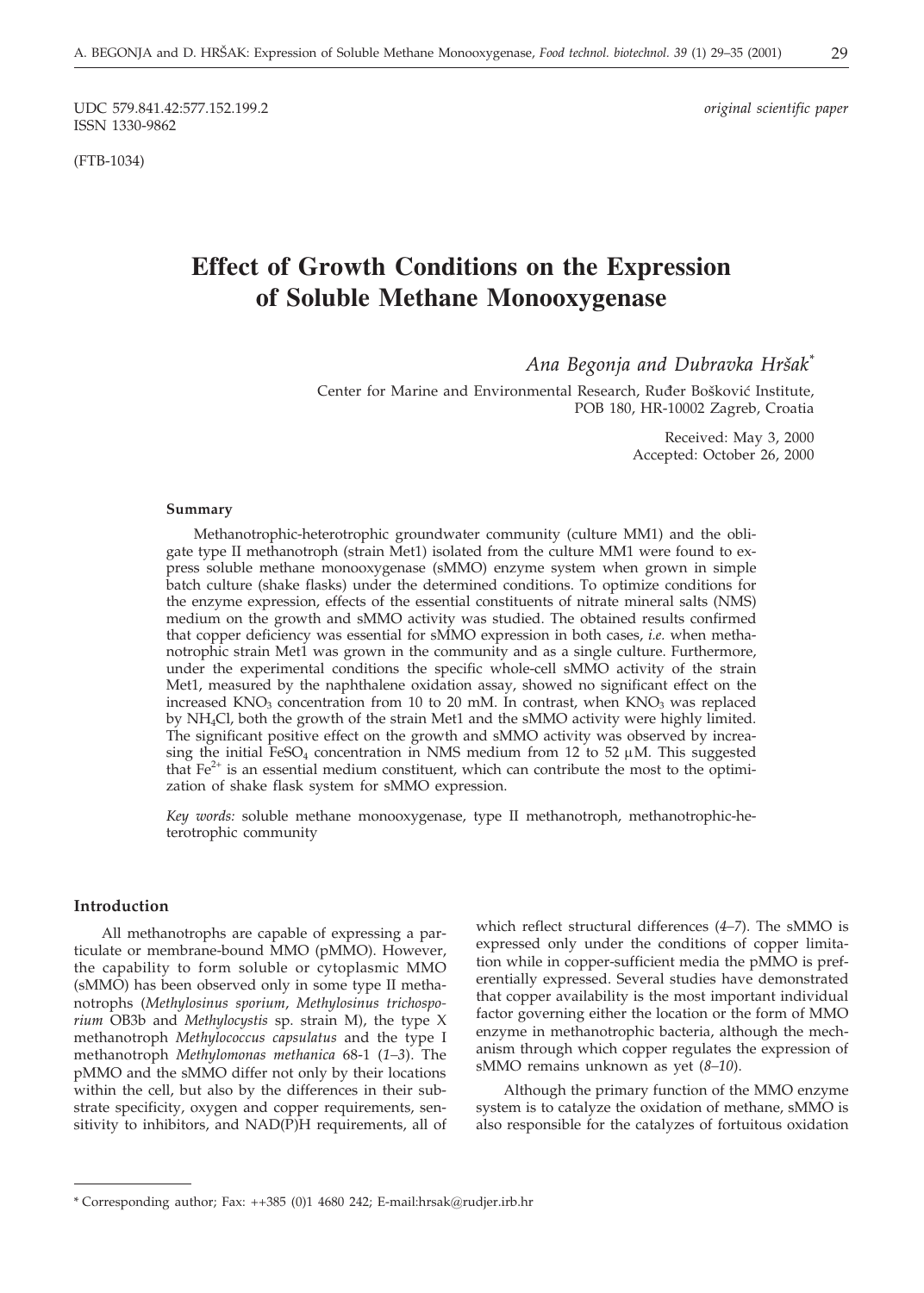of some hydrocarbons due to its unusual lack of substrate specificity. Those are *(i)* saturated, unsaturated, linear, branched, and cyclic hydrocarbons (up to approximately  $C_8$  in size), and *(ii)* single- and double-ring aromatics, heterocycles, halogenated alkenes and ethers, all of them found oxidized by sMMO at a reasonable rate *(11–17)*. This capability of sMMO enzyme has attracted the interest of the scientists involved in developing biological methods for degradation of toxic chemicals (*18,19*). The capacity for oxidation and degradation of pollutants and the ready availability of methane as a growth substrate make those methanotrophs capable of expressing sMMO promising for bioremediation applications (*20,21*).

While the sMMO enzyme system has been purified and studied intensively during the last decade, the growth characteristics of microorganisms producing this enzyme have not been investigated and discussed in details. Therefore, the precise culture conditions influencing the intracellular location or the forms of the MMO enzyme are still unknown. The results reported so far only suggested that besides the requirement of copper limitation in culture medium, continuous cultivation in bioreactors provides much better conditions for the sMMO expression than culturing in batch system, where in general lower cell density can be achieved (*1,8,9*).

The objective of this work was to check and optimize the experimental conditions of simple batch system (shake flasks) for the expression of sMMO. A natural isolate identified as type II methanotroph (strain Met1), isolated from the methanotrophic-heterotrophic groundwater community, was used in this study. Intensive growth kinetic experiments presented in our previous papers (*22,23*) illustrated that, when cultured in shake flasks in nitrate mineral salts medium, the strain Met1 showed the preference for the conditions of low oxygen and excess methane tensions. Under these conditions the fastest growth was observed at 30 °C. The parameters considered in the present work include the concentrations of some key culture medium components such as copper, nitrate, ammonium and iron.

#### **Materials and Methods**

#### *Culture and growth conditions*

The methanotrophic-heterotrophic community (culture MM1) was enriched from groundwater aquifer solids in Moffett Field Naval Air Base (Mountain View, CA, USA). The details of the enrichment technique, culture conditions, morphological and physiological characteristics of mixed culture MM1 were described elsewhere (*13,16,22*). The culture MM1 was characterized as a stable consortium consisting of one methanotroph and, depending on growth conditions, four or five heterotrophs. The methanotroph (strain Met1), isolated from the culture MM1, was characterized as an obligate type II methanotroph. The culture MM1 and the strain Met1 were maintained as liquid cultures at 4 °C and periodically grown in Whittenbury mineral (NMS) medium (*24*) in shake flasks under a methane and air atmosphere (30:70) at 30 °C (*22,23*).

For the experiments presented in this work the culture MM1 and the strain Met1 were grown in 120-mL serum bottles containing 25 mL of mineral salts medium. Three series of experiments were performed. In the first series, the culture MM1 and the strain Met1 were comparatively cultured in NMS medium with or without copper addition, and the effect of  $Cu^{2+}$  on the growth kinetics and MMO activity was studied. In further experiments, the culture MM1 and the strain Met1 were cultured in NMS medium without copper addition. The second series was performed to check the effects of nitrate concentration  $(KNO<sub>3</sub>$  was increased from 10 to 20 mM) and of ammonium salt addition  $(KNO<sub>3</sub>)$ was replaced with  $NH<sub>4</sub>Cl$ ). The third series was performed to study the effect of  $Fe<sup>2+</sup>$  by increasing the concentration of FeSO<sub>4</sub> in NMS medium from 12 to 52  $\mu$ M.

To achieve the initial concentration of approximately 25 % CH<sub>4</sub> and 15 %  $O_2$  in the headspace, 30 mL CH<sub>4</sub> was injected in serum bottles after the withdrawal of an equal volume of air. The desired methane (10–25 %) and oxygen (5–15 %) tensions were maintained by repeated injections of 10–20 mL CH<sub>4</sub> and 5–10 mL  $O_2$ , respectively, every second day. The bottles were incubated on a rotary shaker (200 rpm) at 30 °C.

During cultivation the samples were withdrawn periodically with 2-mL sterile, disposable syringe, and biomass concentration, sMMO activity and protein concentration were determined.

#### *Reagents*

Natural gas containing 98.5 % of methane was donated by INA Naftaplin (Zagreb, Croatia), air and oxygen were obtained from MG Croatia Plin (Zagreb, Croatia). All chemicals used for the growth media, colorimetric assay for sMMO detection and determination of proteins were of analytical reagent grade.

#### *Biomass concentration*

Biomass concentration was determined on the optical density basis by measuring the absorbance at 600 nm on an UV/VIS-spectrophotometer (Model Cary 4, Varian, USA). The obtained data were converted to biomass dry weight (mg/L) by using calibration curves generated on dry weight of the culture of known absorbance (*22,23*).

Specific growth rates  $(\mu)$  of the strain Met1 for the exponential growth period were calculated from the equation:

$$
\mu = \frac{1}{t_{n-1} - t_n} \ln \frac{x_{n-1}}{x_n} (d^{-1})
$$

where  $x_n$  and  $x_{n-1}$  are biomass concentrations in mg/L (dry weight) at times  $t_n$  and  $t_{n-1}$ , respectively.

## *Colorimetric assay for sMMO activity*

Colorimetric assay is based on the capability of cells containing sMMO to rapidly oxidize the bicyclic aromatic hydrocarbon naphthalene to 1-naphthol and 2-naphthol. These products reacted with tetrazotized-o-dianisidine, resulting in the formation of purple diazo dye complex (*2,10,25*). The pMMO enzyme does not oxidize naphthalene to naphthol and is therefore unreactive in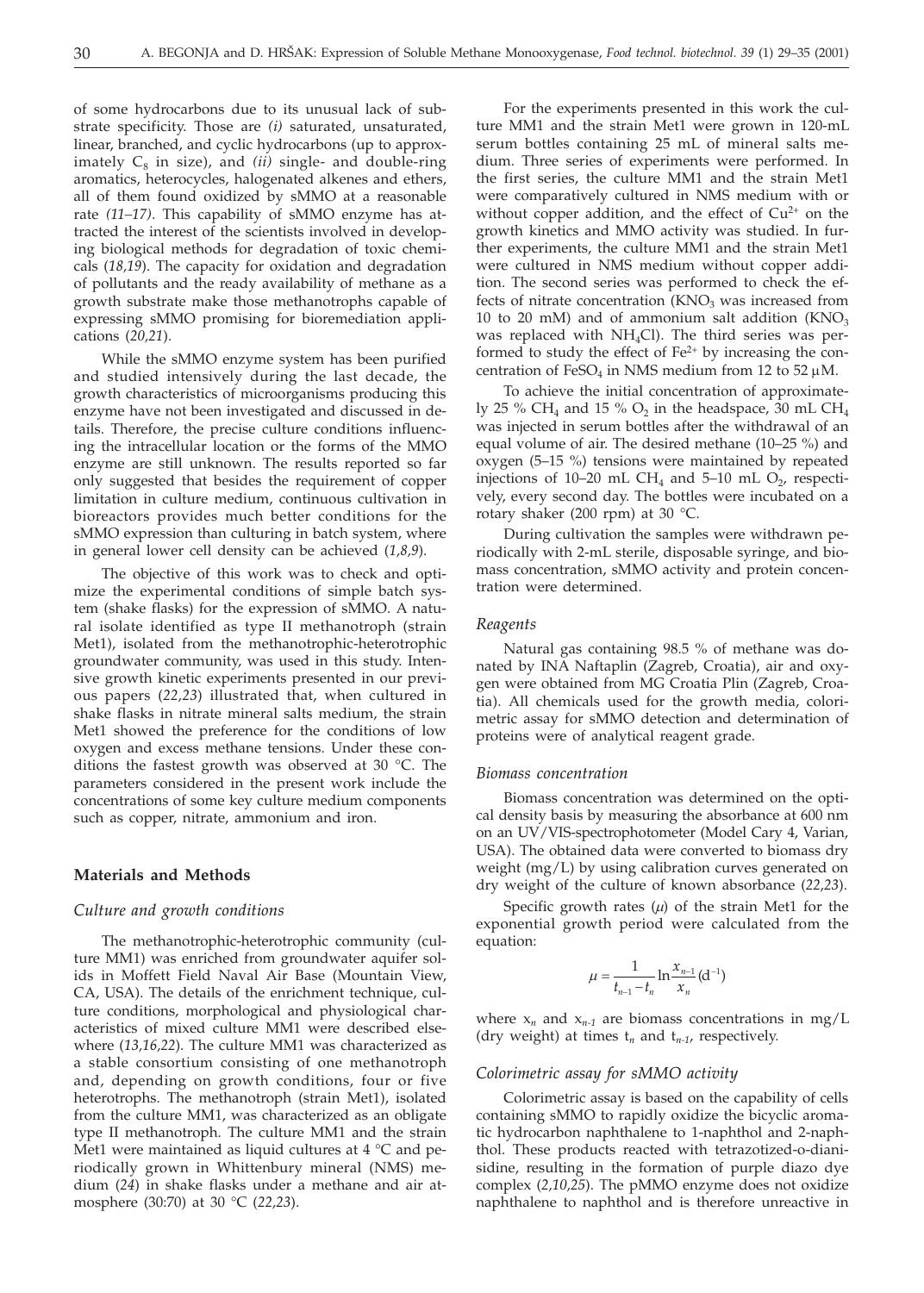the assay. In this work, the naphthalene oxidation assay as described by Brusseau *et al.* (*10*) was followed. The colored product was monitored on an UV/VIS spectrophotometer (Model Cary 4, Varian, USA) at 525 nm, and the specific activity of sMMO was expressed in nanomoles of naphthol formed per milligram of cell protein per hour (*2,25*). The protein content of the cell suspensions was determined by following Bradford microprotein procedure (*26*).

## **Results and Discussion**

Intensive growth kinetics studies presented and discussed in our previous papers (*22,23*) showed that the methanotrophic-heterotrophic community (culture MM1) originating from a groundwater aquifer and the methanotroph (strain Met1) isolated from the culture MM1 revealed good growth in simple shake flasks system under various methane and oxygen tensions. Furthermore, the obtained results suggested that the strain Met1 preferred the conditions of excess methane and low oxygen tensions (CH<sub>4</sub>, 10–12 %; O<sub>2</sub>, 3–5 %) and the temperature higher than those prevailing in its natural habitat (maximum growth rate was observed at 30 °C). Based on its cell morphology, the resting stages formed, the intercytoplasmic membranes and some physiological characteristics, the strain Met1 was characterized as type II methanotroph (*22*). This was confirmed by further characterization including the determination of fatty acid methyl ester profiles – FAME analysis and 16 S rRNA sequence analysis, which at the same time suggested the similarity of the strain Met1 with the most studied and characterized type II methanotroph *Methylosinus trichosporium* OB3b (*27*).

In order to check and devise experimental shake flask system for the expression of sMMO, effects of the essential constituents of nitrate mineral salts medium on the cell growth and enzyme activity were studied. The other experimental conditions maintained during the study (the headspace concentrations of methane and oxygen and temperature) were optimal for the growth of the strain Met1 (*22,23*). During cultivation sMMO activity was monitored by the naphthalene oxidation assay (*10*).

## *Effect of copper*

To check the effect of copper limitation on the expression of sMMO, the comparative growth kinetics study with the culture MM1 and the strain Met1 was performed. It is evident from Fig. 1 that, despite faster and more intensive growth of both the culture MM1



**Fig. 1. Growth () and sMMO activity (-)** during the cultivation of the methanotrophic-heterotrophic community (culture MM1) and the obligate type II methanotroph (strain Met1), isolated from the culture MM1, in nitrate mineral salts medium containing 0.8 M CuSO4 (**a**, **b**) and in the same medium without Cu+2 addition (**c**, **d**). The experiments were performed in shake flasks under a methane and air atmosphere (CH<sub>4</sub> 10–25 %; O<sub>2</sub> 5–15 %) at 30 °C. The data are means from triplicate flasks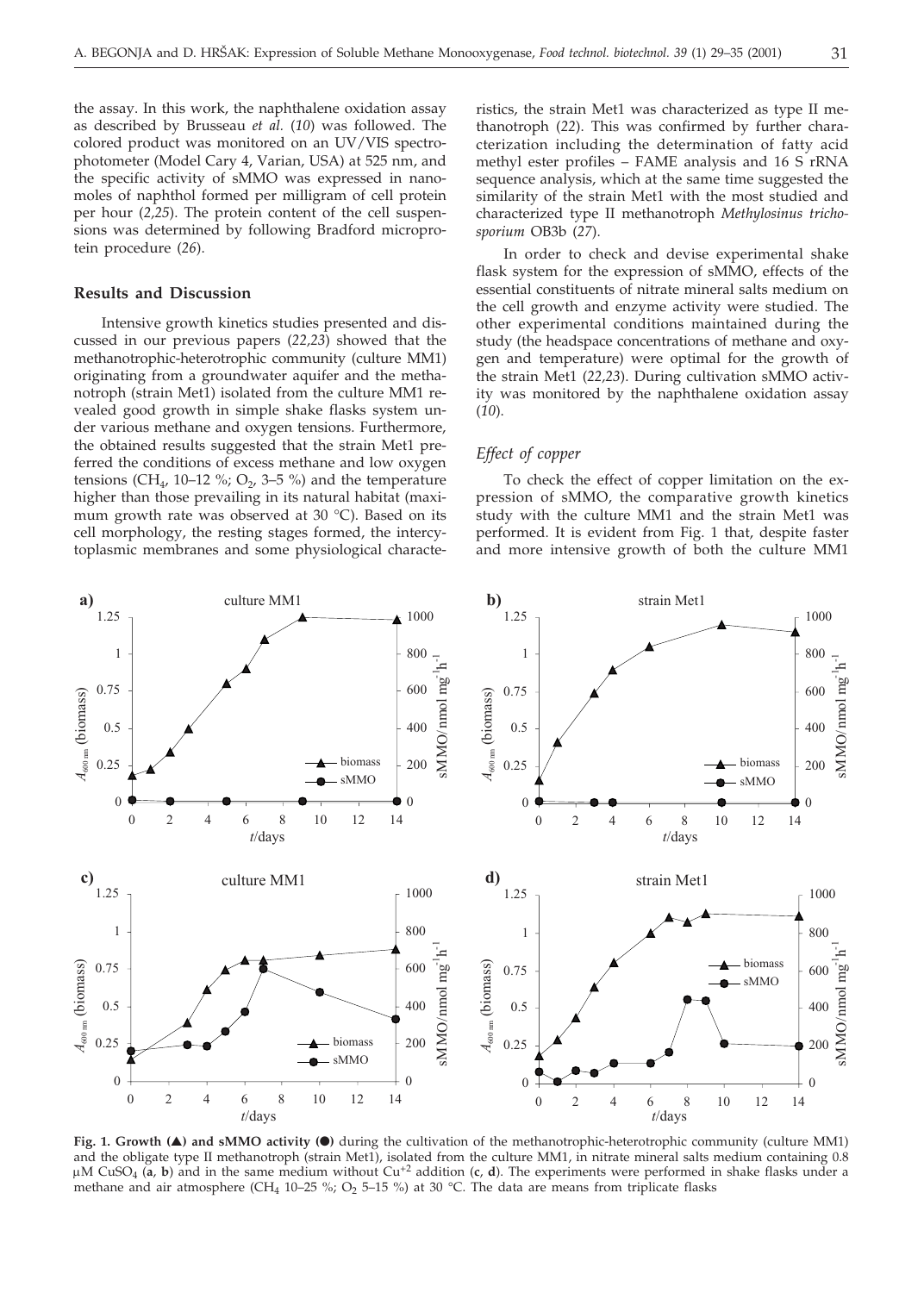and the strain Met1 in the original NMS medium (containing  $0.8 \mu M$  CuSO<sub>4</sub>) than in the same medium without Cu2+ addition, sMMO activity was observed only in copper-free conditions. These results are in close agreement with previously published papers which showed that the  $Cu^{2+}$  concentration as low as 1  $\mu$ M was sufficient to shift the cellular MMO activity from soluble to the particulate form (*2,8,10,28*).

Furthermore, the results presented in Figs. 1c and 1d also illustrated that naphthalene oxidation rate, as a quantitative measure of the sMMO activity, was the highest in the early stationary phase and rapidly decreased after reaching the maximum value in both cultures. Similar observations were reported by Koh and collaborators (*2*) during shake flasks cultivation of *M. trichosporium* OB3b and *Methylomonas methanica* 68-1 in copperfree conditions. The authors presumed that copper is a specific inhibitor of the reductase component, one of the three sMMO proteins. The proposed mechanism is that copper interacts with FAD and Fe<sub>2</sub>S<sub>2</sub>, the prosthetic groups of this protein. It was also presumed that the synthesis of sMMO by some methanotrophs may be a survival mechanism in many environments where copper limits the growth of methanotrophs capable of expressing only pMMO. Thus, the habitats lacking readily available copper but abundant in methane and oxygen may provide a niche for sMMO-expressing methanotrophs (*1,3,5,8*).

#### *Effects of the nitrogen source*

The effect of nitrate was studied by comparing the growth and sMMO activity during cultivation of the strain Met1 in NMS medium without  $Cu<sup>2+</sup>$  containing standard and twofold KNO<sub>3</sub> concentration. The obtained results showed that by increasing the  $KNO<sub>3</sub>$  concentration from 10 to 20 mM no significant effect on the growth of the strain Met1 was achieved (Figs. 2a and 2b). Furthermore, despite some oscillations in sMMO activity during the cultivation of the strain Met1 at higher nitrate concentration, the same value of naphthalene oxidation rate was achieved at the end of experiment in both cases. For illustration, Lee and collaborators (*29*) found that during batch cultivation in NMS medium with increased nitrate concentration (47 mM) the growth of the type II methanotroph *M. trichosporium* OB3b was highly inhibited. Growth inhibition was even more intensive at higher nitrate concentrations (94 and 200 mM). The authors concluded that at the concentrations higher than 20 mM nitrate could be partially reduced by nitrate reductase to nitrite, which might be toxic for the methanotroph. In those experiments sMMO activity was not monitored.

When the strain Met1 was cultured in modified NMS medium with the addition of  $NH<sub>4</sub>Cl$  instead of  $KNO<sub>3</sub>$ , poor growth and no detectable sMMO activity were observed (Fig. 2c). This suggested that  $NH<sub>4</sub>Cl$ , at the concentration of 10 mM, inhibited the whole-cell MMO enzyme system and suppressed the growth of the strain Met1. The most probable explanation for this observation was competitive inhibition between methane and NH4 <sup>+</sup> at the level of methane monooxygenase. The co-oxidation of ammonium salts by methanotrophs is

due to the similarities in size and structure of  $NH_4^+$  and CH4 (*30,31*). Complete inhibition of sMMO activity and suppressed growth of the strain Met1 (Fig. 2c) suggested that during 12-day cultivation under the conditions of shake flask experiment, NH<sub>4</sub><sup>+</sup> almost completely excluded methane from the active site of MMO. This unexpected reduced growth of the strain Met1 may also be



**Fig. 2. Effect of nitrate concentration and nitrogen source on the growth of the strain Met1 () and the expression of sMMO (-); a)** The experiments were performed in nitrate mineral salts medium without  $Cu^{+2}$  addition with standard  $\text{KNO}_3$ concentration (10 mM) and  $\bf{b}$ ) with increased KNO<sub>3</sub> concentration (20 mM). **c)** For comparison, cell growth and the sMMO activity in mineral salts medium with NH4Cl (10 mM) instead of  $KNO<sub>3</sub>$  (10 mM) is also presented

Other experimental conditions were similar as in Fig. 1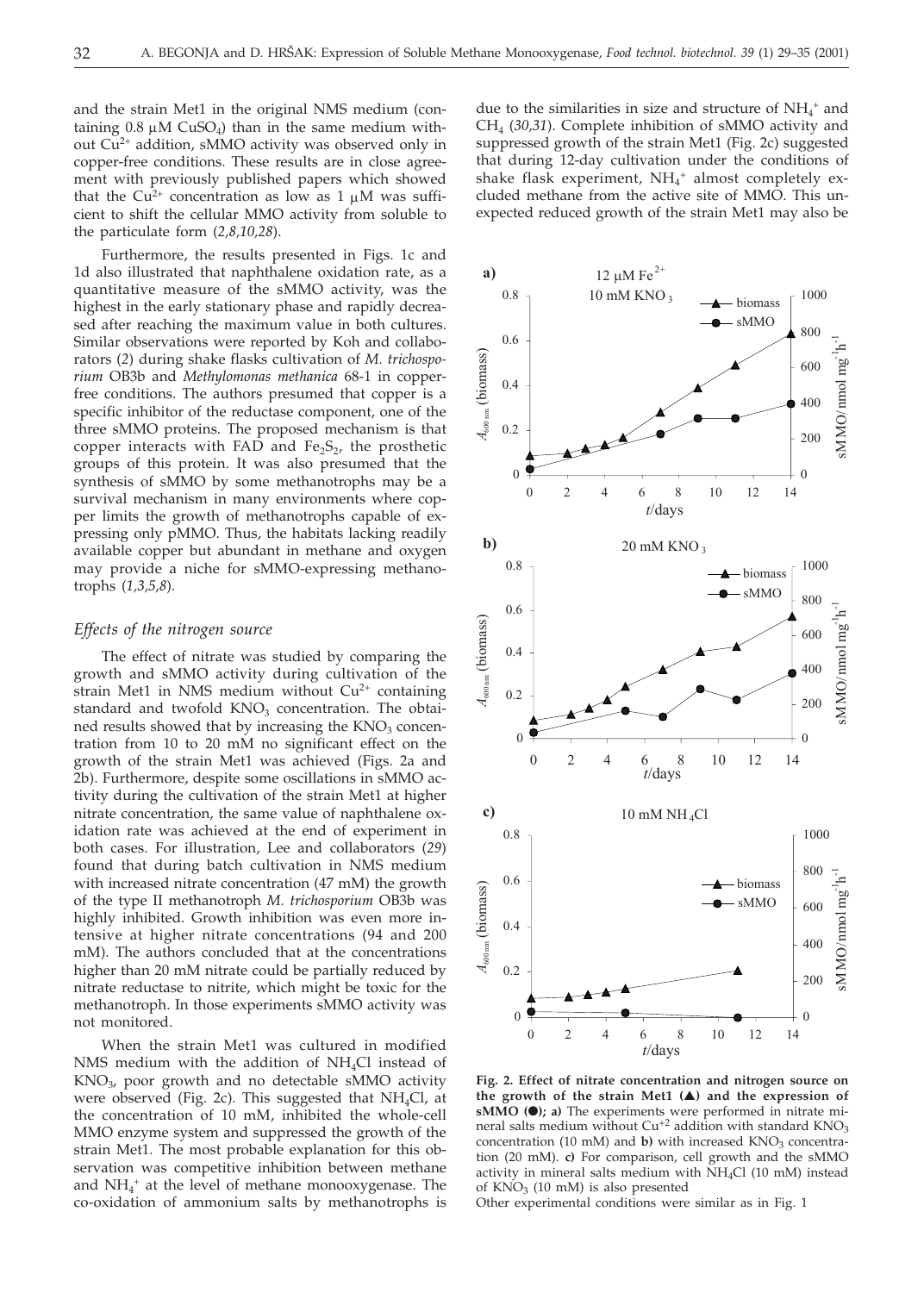Table 1. The effects of some essential medium constituents on the growth kinetics and sMMO activity during cultivation of type II methanotroph (strain Met1) and methanotrophic-heterotrophic community (culture MM1) containing the strain Met1. Experiments were performed in shake flasks system (120 mL serum bottles containing 25 mL of mineral medium) under methane and air atmosphere (CH<sub>4</sub>, 10-25 %; O<sub>2</sub> 5-15 %) at 30 °C

| Mineral medium                                 | $\mu$           | sMMO                                                   |              |              |
|------------------------------------------------|-----------------|--------------------------------------------------------|--------------|--------------|
|                                                | $day^{-1}$      | nmol naphthol mg protein <sup>-1</sup> h <sup>-1</sup> |              |              |
|                                                | strain Met1     | culture MM1                                            | strain Met1  | culture MM1  |
| <b>NMS</b>                                     | $0.50 \pm 0.1$  | $0.32 \pm 0.08$                                        | $<$ 5        | $<$ 5        |
| $NMSa$ (without $Cu2+$ )                       | $0.18 \pm 0.03$ | $0.24 \pm 0.05$                                        | $400 \pm 35$ | $605 \pm 40$ |
| $NMSb$ (increased $NO3$ )                      | $0.17 \pm 0.03$ | ND                                                     | $380 \pm 50$ | ND           |
| $NMSc (NH4+ instead NO3)$                      | $0.09 + 0.01$   | $0.12 + 0.03$                                          | $<$ 5        | ND           |
| NMS <sup>d</sup> (increased Fe <sup>2+</sup> ) | $0.32 \pm 0.04$ | ND                                                     | $560 \pm 45$ | ND           |

 $\mu$  average specific growth rate (mean  $\pm$  S.D. of three replicates) during the log phase

sMMO the maximum whole-cell activity (mean  $\pm$  S.D. of three replicates)

NMS nitrate mineral salts medium  $(24)$  (CuSO<sub>4</sub> 0.8  $\mu$ M; KNO<sub>3</sub> 10 mM; FeSO<sub>4</sub> 12  $\mu$ M)

NMS<sup>a</sup> (KNO<sub>3</sub> 10 mM; FeSO<sub>4</sub> 12  $\mu$ M)

 $NMS<sup>b</sup>$  (KNO<sub>3</sub> 20 mM; FeSO<sub>4</sub> 12  $\mu$ M)

NMS<sup>c</sup> (NH<sub>4</sub>Cl 10 mM; FeSO<sub>4</sub> 12  $\mu$ M)

NMS<sup>d</sup> (KNO<sub>3</sub> 10 mM; FeSO<sub>4</sub> 52  $\mu$ M)

ND not determined

attributed to the additional non-competitive toxic effect of nitrite generated as an ammonium oxidation end product. Similar experiments performed in NMS medium with 1 mM NH<sub>4</sub>Cl and 9 mM KNO<sub>3</sub> (data not presented) supported this hypothesis since in this case no significant reduction of the growth nor sMMO activity were observed. Furthermore, the obtained results are in agreement with previously published papers which illustrate that many methanotrophs can oxidize ammonium salts to nitrite  $(1,30,31)$ . The oxidation of  $NH<sub>4</sub>$ <sup>+</sup> has been referred to as methanotrophic nitrification occurring only in the presence of methane. The mechanism of competitive inhibition of methane oxidation by  $NH_4^+$  is not fully understood and there are no answers as yet which type of enzyme, the soluble or the particulate MMO is more affected by  $NH_4^+$ .

## *Effect of iron*

The effect of  $Fe<sup>2+</sup>$  as a limiting component of the culture medium was studied by comparative cultivation of the strain Met1 in NMS medium without  $Cu^{2+}$  containing standard (12  $\mu$ M), and increased (52  $\mu$ M) FeSO<sub>4</sub> concentration. The obtained results showed that increased Fe<sup>2+</sup> concentration stimulated the growth of the strain Met1 (Figs. 2a and 3). In addition, the maximum value of sMMO activity was achieved faster than in the original NMS medium, after which a large drop of enzyme activity was observed. Based on the results of similar experiments Park and collaborators (*8*) suggested that the standard Fe<sup>2+</sup> level of 40  $\mu$ M in Higgins nitrate salts medium without  $Cu^{2+}$  was marginal for sustaining the maximum obtained sMMO activity during batch cultivation of *M. trichosporium* OB3b in bioreactor. Higher initial Fe<sup>2+</sup> concentration (80  $\mu$ M) was found to increase both the final cell density and the sMMO activity. The large effect of  $Fe^{2+}$  on the sMMO activity could be explained by the fact that Fe is an essential cofactor for the sMMO enzyme complex, which can represent more than 10 % of the total soluble protein in some methanotrophs (*3,8,29)*.



**Fig. 3. Effect of increased iron concentration on the growth of the strain Met1 () and the expression of sMMO (-).** Experiments were performed in NMS medium without copper, containing standard concentrations of all other constituents (*24*) except FeSO<sub>4</sub>, which was increased from 12 to 52  $\mu$ M. For comparison see Fig. 2a

## *Essential medium constituents for the sMMO expression*

Table 1 summarizes some of the obtained results of this and our previous shake flasks experiments in which the growth kinetics and sMMO activity were studied during cultivation of the type II methanotroph (strain Met1) under different conditions. A general observation was that in all cases except with increased  $Fe<sup>2+</sup>$  concentration, the specific growth rate of the strain Met1 was significantly higher in the presence of  $Cu<sup>2+</sup>$ . On the other hand, the presence of  $Cu^{2+}$  in the growth medium completely inhibited the expression of sMMO enzyme system. Results presented in Table 1 also illustrate that under the conditions of shake flask experiments (NMS medium without Cu<sup>2+</sup>; CH<sub>4</sub> 10–25 %, O<sub>2</sub> 5–15 % in the headspace and at 30 °C) higher sMMO activity was achieved when the strain Met1 was grown in the community (culture MM1) than as a single culture. When comparing the values of maximum whole-cell sMMO activity for the strain Met1 grown as a single culture  $(400 \pm 35 \text{ nmol}$  naphthol mg protein<sup>-1</sup> h<sup>-1</sup>) to those ob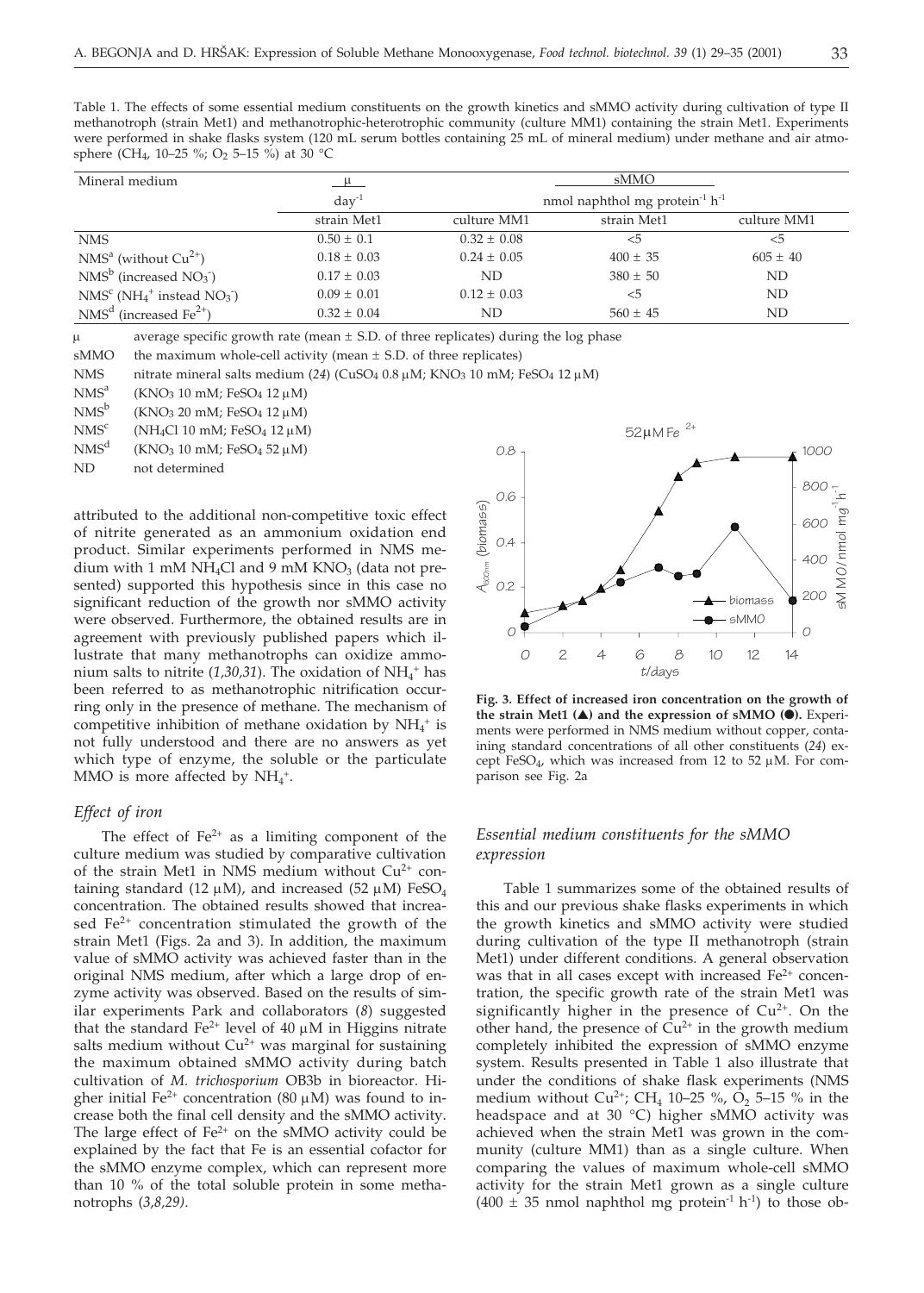tained for *M. trichosporium* OB3b (75 nmol naphthol mg protein-1 h-1) and *M. methanica* 68-1 (220 nmol naphthol mg protein-1 h-1) when grown in similar conditions (*2*), it is evident that shake flask system used in this work was efficient for the sMMO expression.

The study of another important medium constituent, the nitrogen source, showed that standard nitrate concentration of 10 mM in NMS medium was sufficient to sustain good growth of the strain Met1 and the expression of the sMMO enzyme. When  $KNO<sub>3</sub>$  was replaced with NH4Cl no detectable expression of sMMO enzyme system was observed, and the specific growth rate was markedly suppressed.

In contrast to nitrate concentration, faster and more stable growth of the strain Met1 and significantly higher maximum whole-cell sMMO activity achieved at increased Fe<sup>2+</sup> concentration (52  $\mu$ M) (Table 1) suggested that standard Fe<sup>2+</sup> concentration (12  $\mu$ M) in NMS medium without  $Cu^{2+}$  did not ensure optimum cell growth and sMMO expression under the conditions of shake flasks experiment. This further suggested that  $Fe<sup>2+</sup>$  is an essential medium constituent, which can contribute the most to the optimization of shake flask system for sMMO expression.

A general conclusion is that in addition to copper deficiency, availability of iron is an essential factor, affecting significantly the cell growth and the sMMO activity of the natural isolated type II methanotroph. It is recommended that the standard Fe<sup>2+</sup> concentration in NMS medium be increased to at least 50  $\mu$ M for shake flasks experiments.

#### *Acknowledgment*

This work was financially supported by the Croatian Ministry of Science and Technology.

#### **References**

- *1.* R. S. Hanson, T. E. Hanson, *Microbiol. Rev. 60* (1996) 439– 471.
- *2.* S.-C. Koh, J. P. Bowman, G. S. Saylor, *Appl. Environ. Microbiol. 59* (1993) 960–967.
- *3.* J. D. Lipscomb, *Annu. Rev. Microbiol. 48* (1994) 371–399.
- *4.* A. DiSpirito, J. Gulledge, J. C. Murrell, A. K. Shiemke, M. E. Lidstrom, C. L. Krema, *Biodegradation, 2* (1992) 151–164.
- *5.* G. A. Brusseau, E. Bulygina, R. S. Hanson, *Appl. Environ. Microbiol. 60* (1994) 626–636.
- *6.* R. L. Mancinelli, *Annu. Rev. Microbiol. 49* (1995) 581–605.
- *7.* J. C. Murrell, *Biodegradation, 5* (1994) 145–160.
- *8.* S. Park, M. L. Hanna, R. T. Taylor, M. W. Droege, *Biotechnol. Bioeng. 38* (1991) 423–433.
- *9.* N. N. Shah, M. L. Hanna, K. J. Jackson, R. T. Taylor, *Biotechnol. Bioeng. 45* (1995) 229–238.
- *10.* G. A. Brusseau, H. C. Tsien, R. S. Hanson, L. P. Wackett, *Biodegradation, 1* (1990) 19–29.
- *11.* J. Green, H. Dalton, *Biochem. J. 236* (1986) 155–162.
- *12.* H. C. Tsien, G. A. Brusseau, R. S. Hanson, L. P. Wackett, *Appl. Environ. Microbiol. 55* (1989) 3155–3161.
- 13. S. M. Henry, D. Grbić-Galić, *Microbiol. Ecol. 20* (1990) 151-169.
- *14.* R. Oldenhuis, R. L. J. M. Vink, D. B. Janssen, B. Witholt, *Appl. Environ. Microbiol. 55* (1989) 2819–2826.
- *15.* G. Fox, W. A. Froland, D. R. Jollie, J. D. Lipscomb, *Methods Enzymol. 188* (1990) 191–202.
- 16. S. M. Henry, D. Grbić-Galić, *Appl. Environ. Microbiol. 57* (1991) 236–244.
- *17.* H. C. Tsien, R. S. Hanson, *Appl. Environ. Microbiol*. *58* (1992) 953–960.
- *18.* L. Alvarez-Cohen, P. L. McCarty, *Environ. Sci. Technol. 25* (1991) 1381–1386.
- *19.* L. Alvarez-Cohen, P. L. McCarty, *Appl. Environ. Microbiol. 58* (1992) 1886–1893.
- *20.* P. F. Dunfield, W. Liesack, T. Henckel, R. Knowels, R. Conrad, *Appl. Environ. Microbiol*. *65* (1999) 1009–1014.
- *21.* L. W. Clapp, J. M. Regan, F. Ali, J. D. Newman, J. K. Park, D. R. Noguera, *Water Sci. Technol. 39* (1999) 153–161.
- *22.* D. Hr{ak, A. Begonja, *J. Appl. Microbiol. 85* (1998) 448–456.
- *23.* D. Hr{ak, A. Begonja, *Appl. Environ. Microbiol. 66* (2000) 4433–4439.
- *24.* R. Whittenbury, K. C. Phillips, J. F. Wilkinson *J. Gen. Microbiol. 24* (1970) 225–233.
- *25.* L. P. Wackett, D. T. Gibson, *Appl. Environ. Microbiol. 45* (1983) 1144–1147.
- *26.* M. M. Bradford, *Anal. Biochem. 72* (1976) 248–254.
- *27.* A. Stephenson-Lindner, *Ph.D. thesis*, The University of Michigan, USA (1998).
- *28.* P. A. Phelps, S. K. Aqarwal, G. E. Speitel, Jr., G. Georgion, *Appl. Environ. Microbiol. 58* (1992) 3701–3708.
- *29.* J. Lee, B. K. Soni, R. L. Kelley, *Biotechnol. Lett. 18* (1996) 897–902.
- *30.* C. Bédard, R. Knowles, *Microbiol. Rev. 58* (1989) 68–84.
- *31.* G. M. King, S. Schnell, *Nature*, *370* (1994) 282–284.

## **Utjecaj uvjeta uzgoja na sintezu citoplazmatske metan monooksigenaze**

#### **Sa`etak**

U ovom je radu utvrđeno da su metanotrofno-heterotrofna bakterijska zajednica (kultura MM1), podrijetlom iz vodonosnika podzemne vode, i metanotrofna bakterija tipa II (soj Met1), izolirana iz kulture MM1, sintetizirale citoplazmatsku metan monooksigenazu (sMMO) tijekom uzgoja u jednostavnom šaržnom sustavu (tresene boce) pod određenim uvjetima. Da bi se utvrdili optimalni uvjeti uzgoja za sintezu sMMO, proveden je niz pokusa u kojima je modificiran sastav mineralne podloge (NMS podloga), tako da je zamije